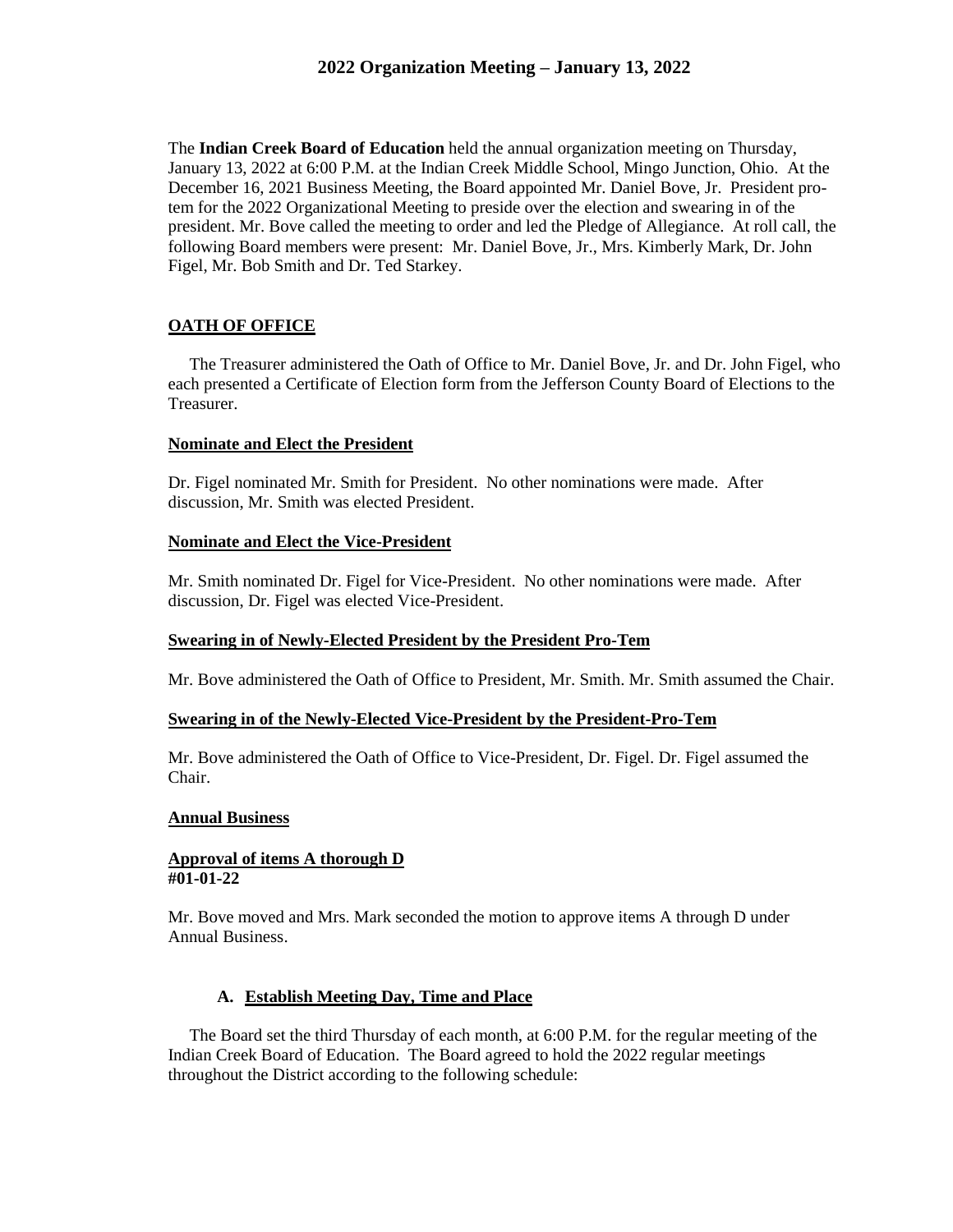| <b>MONTH</b>     | TIME    | <b>LOCATION</b>                              |
|------------------|---------|----------------------------------------------|
| JANUARY          | 6:00 PM | INDIAN CREEK MIDDLE SCHOOL                   |
| <b>FEBRUARY</b>  | 6:00 PM | INDIAN CREEK MIDDLE SCHOOL                   |
| MARCH            | 6:00 PM | <b>HILLS ELEMENTARY</b>                      |
| <b>APRIL</b>     | 6:00 PM | <b>INDIAN CREEK HIGH SCHOOL</b>              |
| MAY              | 6:00 PM | INDIAN CREEK MIDDLE SCHOOL                   |
| JUNE             | 6:00 PM | HILLS ELEMENTARY                             |
| JULY             | 6:00 PM | <b>CROSS CREEK ELEMENTARY</b>                |
| AUGUST           | 6:00 PM | $10 - 10$<br><b>INDIAN CREEK HIGH SCHOOL</b> |
| <b>SEPTEMBER</b> | 6:00 PM | INDIAN CREEK MIDDLE SCHOOL                   |
| <b>OCTOBER</b>   | 6:00 PM | HILLS ELEMENTARY SCHOOL                      |
| <b>NOVEMBER</b>  | 6:00 PM | <b>CROSS CREEK ELEMENTARY</b>                |
| <b>DECEMBER</b>  | 6:00 PM | <b>INDIAN CREEK HIGH SCHOOL</b>              |

Indian Creek School District Board of Education 2022 Meeting Schedule & Locations

### **B. Board's Legal Counsel**

 The Superintendent recommends the Board appoint the firm of Pepple & Waggoner to serve as the Board's legal counsel for calendar year 2022.

#### **C. Purchasing Agent**

 The Board is asked to designate the Superintendent as the purchasing agent for the School District.

#### **D. President Appoints Board Representatives**

1. Indian Creek High School Athletic Board (2)

Mr. Smith and Dr. Starkey were appointed to the ICHS Athletic Board.

 Purpose: To determine athletic policy for District athletic teams consistent with Board Policy and OHSAA rules.

### 2. Labor Relations Committee (2)

Dr. Starkey and Mr. Bove were appointed to the Labor Relations Committee.

Purpose: To serve as members of the Board negotiation team and to continually review the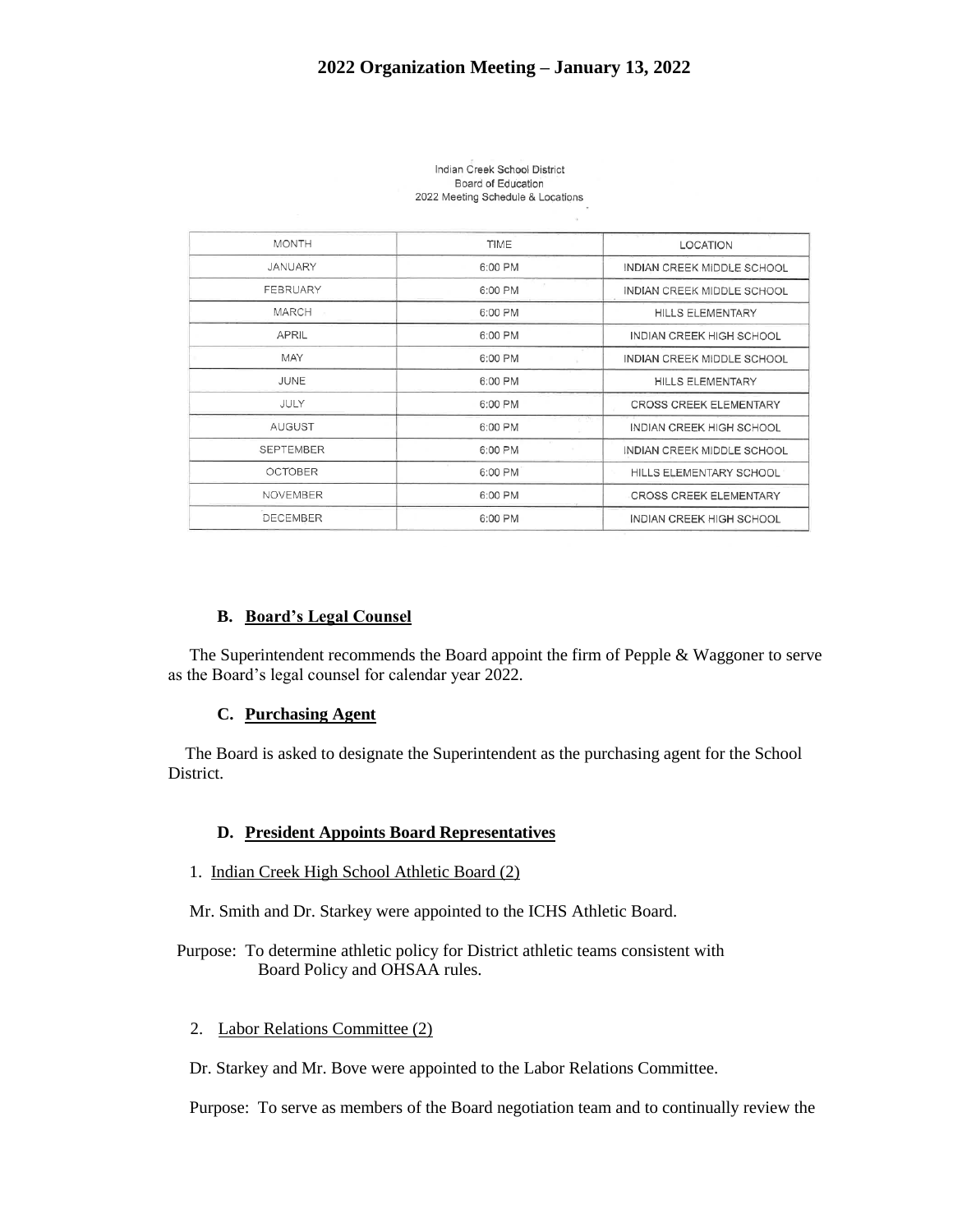Master Contracts.

3. Legislative Liaison

Dr. Starkey was appointed Legislative Liaison.

Purpose: To report and advise the Board concerning pending legislation supported or opposed by the Ohio School Boards Association (OSBA)

4. Appoint Board Representative to the Curriculum Improvement Council

Mr. Bove was appointed to the Curriculum Improvement Council.

- 5. Select and appoint two (2) Board Members to serve on the Insurance Committee.
- Dr. Figel and Mrs. Mark were appointed to the Insurance Committee.
- 6. Appoint Board Member as Student Achievement Liaison

Mrs. Mark was appointed Student Achievement Liaison.

Purpose: To encourage and recognize student achievement to publicize activities.

7. Indian Creek Foundation Board representative (2)

Mrs. Mark and Dr. Starkey were appointed to the Indian Creek Foundation Board.

**Vote on motion:** Dr. Figel, yes; Mrs. Mark, yes; Dr. Starkey, yes; Mr. Smith, yes; Mr. Bove, yes. **Motion approved 5-0.**

#### **Consideration #02-01-22**

Mrs. Mark moved and Dr. Figel seconded the motion to approve items A through T under Consideration.

 The Superintendent recommends the Board adopt resolutions approving the following procedures for 2022 as listed:

### **A. Advances on Tax Revenues**

 The Board should authorize the Treasurer/CFO to request tax advances from the County Auditor and County Treasurer without Board approval when this becomes appropriate action.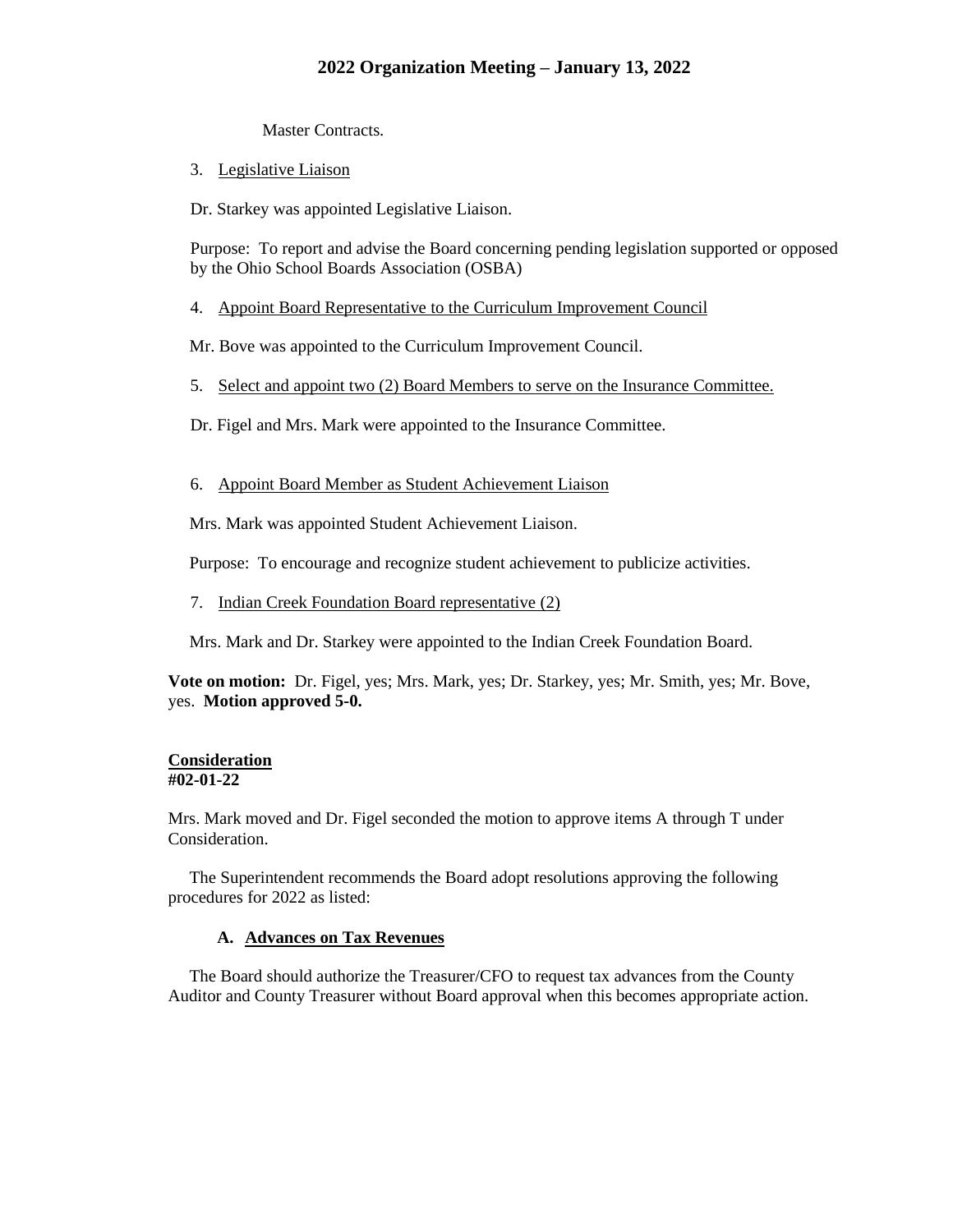# **B. Inter-Fund Advances and Transfers**

 The Treasurer/CFO requests authority to make advances and transfers as necessary for proper budgetary procedures and to present them subsequently to the Board of Education for confirmation.

# **C. Loans**

The Treasurer/CFO requests authority to arrange for loans as needed for cash flow purposes.

# **D. Appropriation Modifications**

 The Treasurer/CFO requests authority to make appropriation modifications as needed in the interest of the District's operational and proper budgetary procedures and to present them subsequently to the Board for final approval. The Treasurer/CFO further requests authority to make budget account modifications that do not need Board approval if the modifications do not change the appropriations.

## **E. Investments**

 The Treasurer/CFO requests authority to invest funds as the opportunity arises, obtaining quotations prior to selection.

## **F. Fiscal Agent**

 To authorize the Treasurer/CFO to act as the fiscal agent for Public and Non-Public schools to obtain all eligible State and Federal entitlement funds and/or competitive grants.

### **G. Add New Funds and Accounts**

 The Treasurer/CFO requests authority to add new funds, accounts, and appropriations as needed to process grant awards and other types of revenue and subsequently to present the additions to the Board for confirmation.

### **H. Purchase Orders**

 The Treasurer/CFO requests authority to prepare all purchase orders that are deemed appropriate for the public purpose and the District without direction, initiation, or individual authorization from any member of the Board.

### **I. Establish Service Fund**

 To establish the calendar year 2022 service fund, not to exceed \$2.00 per pupil or \$20,000.00, whichever is greater.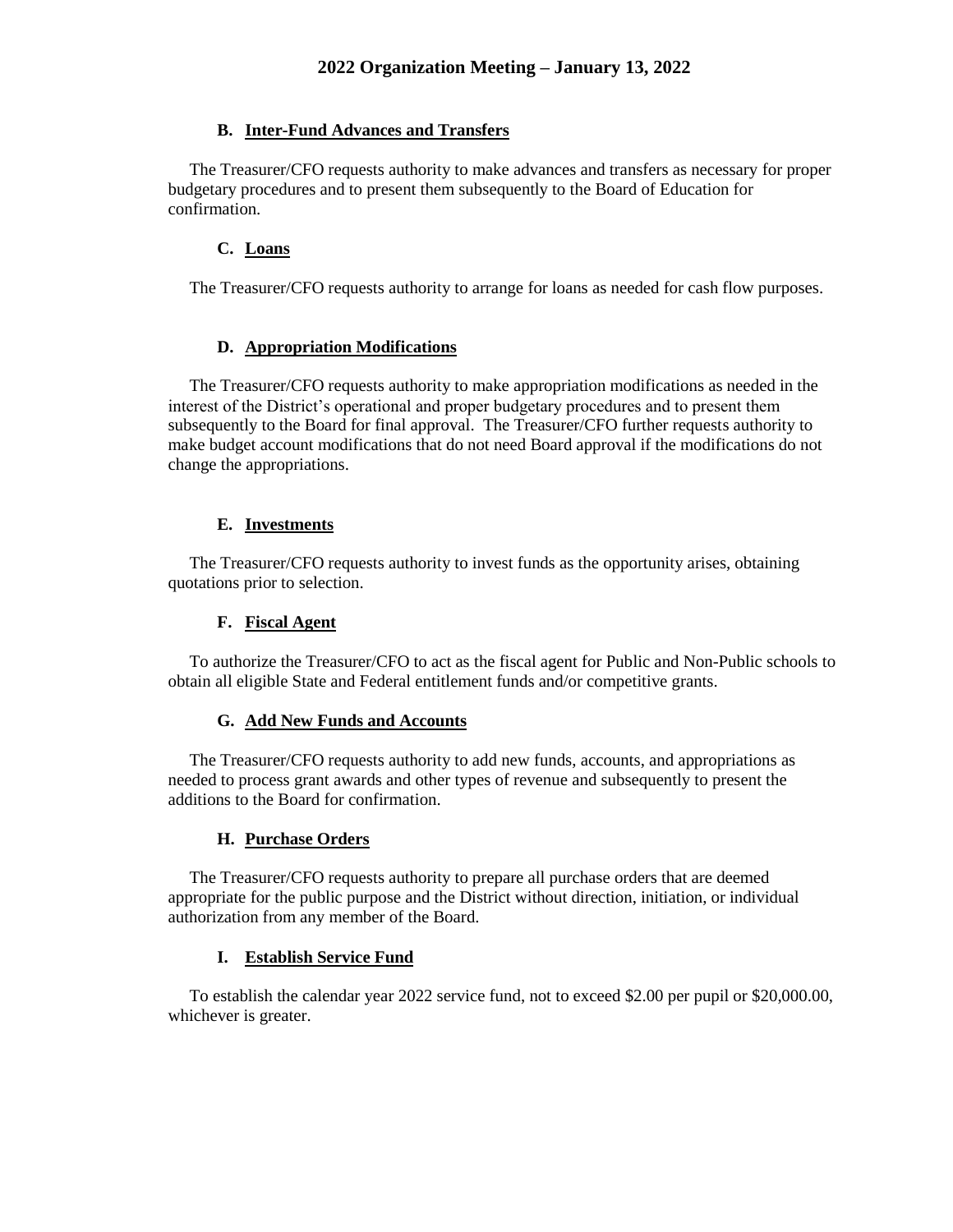### **J. Board Annual Compensation**

 The Board agreed that members receive a compensation of \$125.00 per meeting attended, up to a maximum of twenty-four (24) board meetings per year.

#### **K. Bonding**

 The Board should provide faithful performance bonds in the amount of \$20,000.00 for the Board President and \$50,000.00 for the Treasurer/CFO and Superintendent. Bonds are to be effective until the Organizational Meeting of January 2022.

#### **L. Records Custodian**

The Board is asked to designate the Treasurer as Records Custodian.

#### **M. Designation of Official Newspapers**

 The Board is asked to designate the Herald-Star and/or Wheeling Intelligencer as the official newspapers for the District.

### **N. Asbestos Coordinator**

 The Board is asked to designate the Superintendent or a designee of his choosing to serve as Asbestos Coordinator.

#### **O. Board Designee – OAPSE**

 The Board is asked to designate the Superintendent and/or Assistant Superintendent as its designee to address issues as outlined in Article 3, Section 3.03, items 3 and 4; Article 4, Section 4.04 and any such provisions of the negotiated agreement between OAPSE Local #460 and the Indian Creek Board of Education.

#### **P. Director of All Federal and State Programs**

 The Board is asked to designate the Superintendent as the Director of all Federal and State programs and authorize him to apply for all grants for which the District is eligible to receive.

#### **Q. Employ Temporary and/or Emergency Personnel or Substitutes**

 The Board is asked to authorize the Superintendent to employ temporary and/or emergency personnel as needed, subject to final approval by the Board.

#### **R. School Calendar**

 The Board is asked to authorize the Superintendent as per ORC 3317.01(B), to make revision(s) to the school calendar as needed to ensure compliance with the required minimum school year.